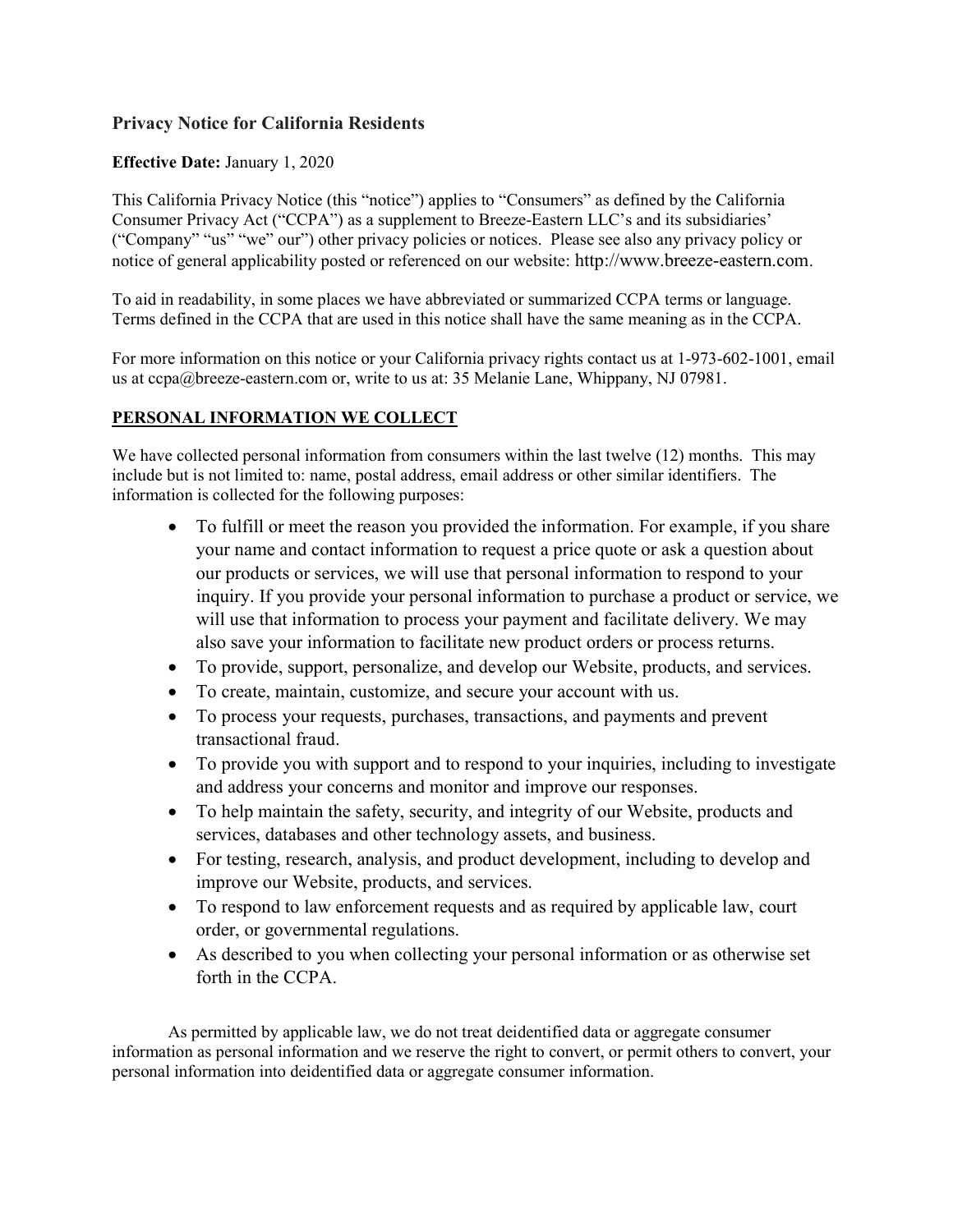Subject to restrictions and obligations of the CCPA, our vendors may also use your personal information for some or all of the above listed business purposes. Our vendors may themselves engage services providers or subcontractors to enable them to perform services for us, which sub-processing is, for purposes of certainty, an additional business purpose for which we are providing you notice.

# SHARING PERSONAL INFORMATION

In the last twelve (12) months, we have not shared any personal information.

## CALIFORNIA PRIVACY RIGHTS

We provide California Consumers the privacy rights described in this section. You have the right to exercise these rights via an authorized agent who meets the agency requirements of the CCPA and related regulations. As permitted by the CCPA, any request you submit to us is subject to an identification process. We will not fulfill your CCPA request unless you have provided sufficient information for us to reasonably verify you are the consumer about whom we collected personal information.

If we cannot comply with a request, we will explain the reasons in our response. We will use personal information provided in your request only to verify your identity or authority to make the request and to track and document request responses, unless you also gave it to us for another purpose.

We do not charge a fee to process or respond to your verifiable consumer request unless it is excessive, repetitive or clearly unfounded. If we determine that the request warrants a fee, we will tell you why we made that decision and provide you with a cost estimate before completing your request.

#### Access to Specific Information and Data Portability Rights

You have the right to request that we disclose certain information to you about our collection and use of your personal information over the past 12 months. Additionally, you have the right to make or obtain a transportable copy, no more than twice in a twelve-month period, of your personal information that we have collected in the period that is 12 months prior to the request date and are maintaining. Once we receive and confirm your request, we will disclose to you:

- The categories of PI we have collected about you.
- The categories of sources from which we collected your PI.
- The business or commercial purposes for our collecting or selling your PI.
- The categories of third parties to whom we have shared your PI.
- The specific pieces of PI we have collected about you.
- A list of the categories of PI disclosed for a business purpose in the prior 12 months, or that no disclosure occurred.
- A list of the categories of PI sold about you in the prior 12 months, or that no sale occurred. If we sold your PI, we will explain:
	- o The categories of your PI we have sold.
	- o The categories of third parties to which we sold PI, by categories of PI sold for each third party.

### Deletion Request Rights

Except to the extent we have a basis for retention under CCPA, you may request that we delete your personal information that we have collected directly from you and are maintaining. Our retention rights include, without limitation, to complete transactions and service you have requested or that are reasonably anticipated, for security purposes, for legitimate internal business purposes, including